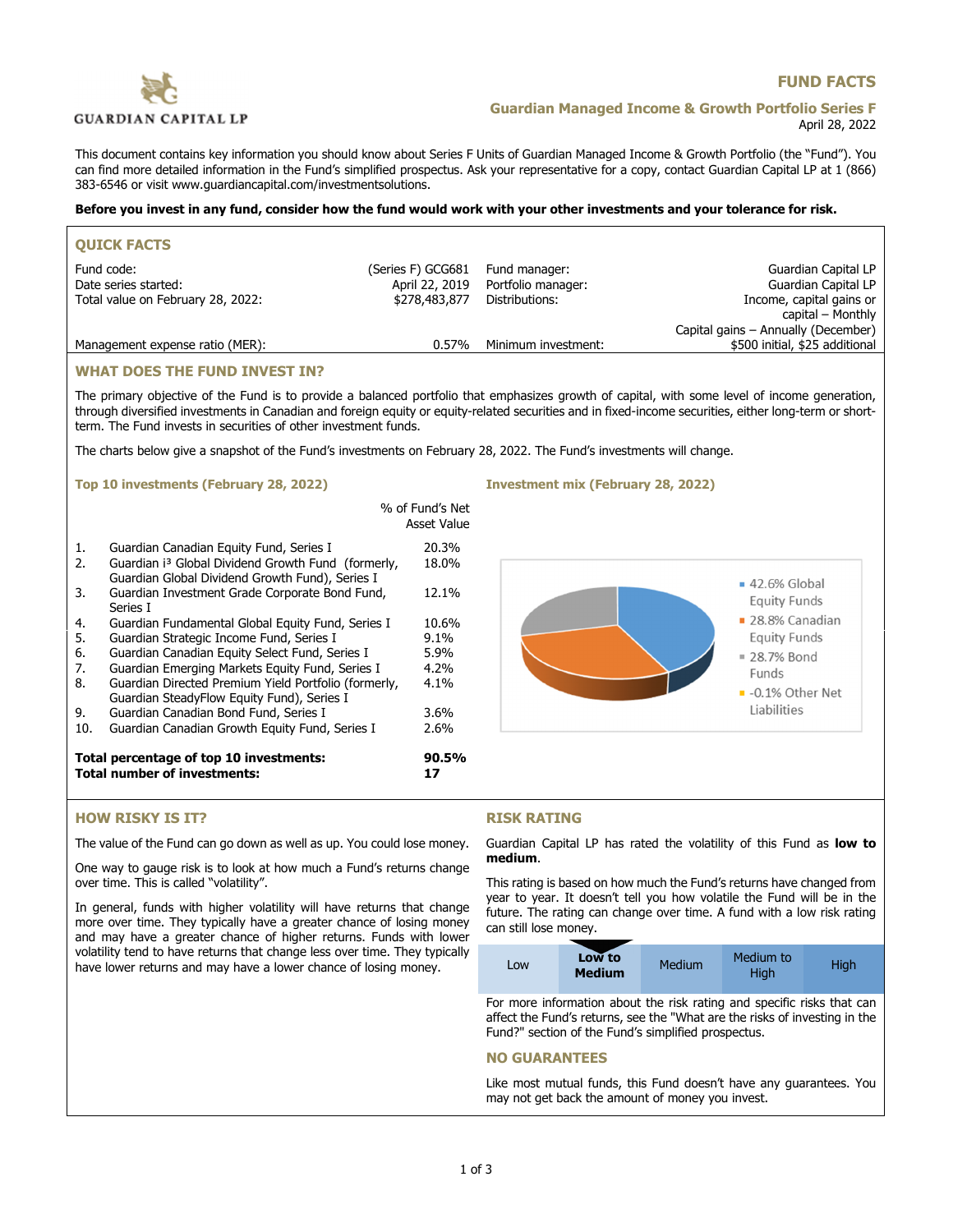## **HOW HAS THE FUND PERFORMED?**

This section tells you how the series has performed over the past two calendar years. Returns are after Fund expenses have been deducted. These expenses reduce the series returns.

#### **Year-by-year returns**

This chart shows how the series has performed in the past two calendar years. The series has not dropped in value in the past two calendar years. The range of returns and change from year to year can help you assess how risky the series has been in the past. It does not tell you how the series will perform in the future.



### **Best and worst 3-month returns**

This table shows the best and worst returns for this series of the Fund in a 3-month period over the past two calendar years. The best and worst 3-month returns could be higher or lower in the future. Consider how much of a loss you could afford to take in a short period of time.

|              | <b>Return</b> | 3-months ending | If you invested \$1,000 at the beginning of the period |
|--------------|---------------|-----------------|--------------------------------------------------------|
| Best return  | 9.51%         | June 30, 2020   | Your investment would rise to \$1,095.08               |
| Worst return | -11.03%       | March 31, 2020  | Your investment would drop to \$889.65                 |

## **Average return**

A person who invested \$1,000 in this series since inception now has \$1,190.39. This works out to an annual compound return of 6.31%.

## **WHO IS THIS FUND FOR?**

### **This Fund may be suitable for you if:**

- You are looking for a balanced portfolio that produces income and some growth.
- You are comfortable with low to medium investment risk.
- You plan to hold this investment for the medium to long term.

## **A WORD ABOUT TAX**

In general, you'll have to pay tax on any money you make on a Fund including your share of the Fund's earnings and on taxable capital gains from redeeming your investment. How much tax you pay depends on your tax rate, whether or not you hold the Fund in a registered plan and the type of earnings of the Fund (e.g. interest, dividends, capital gains, etc). In general, you do not pay tax on your investments held in a Registered Retirement Savings Plan, Tax-Free Savings Account or other registered plan.

If you hold your investment outside of a registered plan, you will receive a tax slip showing your share of the Fund's earnings. You must include the amounts shown in your taxable income whether you get them in cash or have them reinvested. You must calculate your taxable capital gains from redemption.